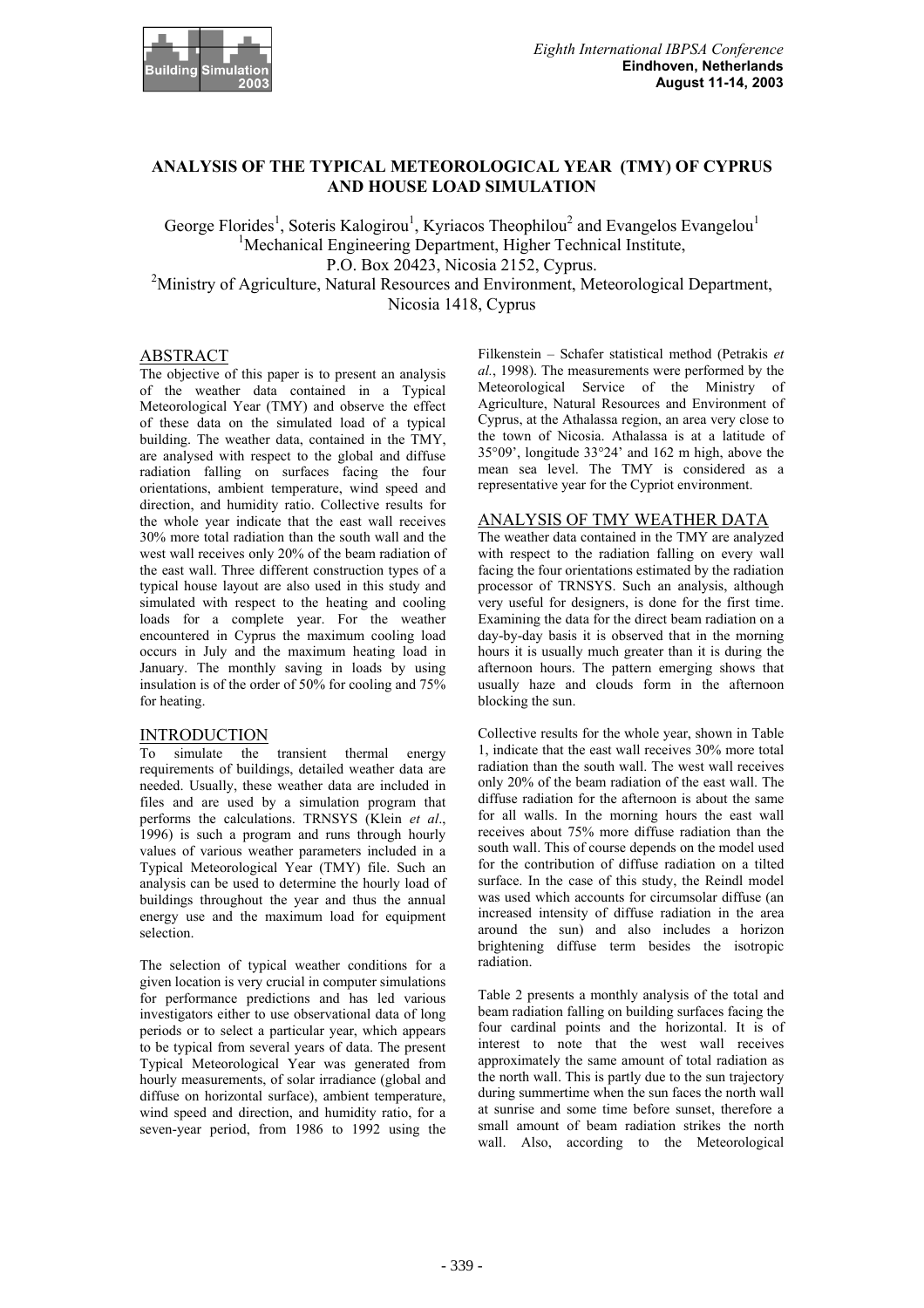Department of Cyprus, because of the heat of the morning hours and the position of Nicosia in the valley of Mesaoria, usually clouds form around 2 pm. in summertime, which obstruct the west beam radiation.

The falling beam radiation on different orientations, for every month of the year, is indicated in Figure 1. It should be noted that for all orientations, the beam radiation falling during the morning hours (sunrise till noon) is indicated separately than that falling during the afternoon (from noon to sunset).

| Wall       | Total radiation per year<br>(kWh/m <sup>2</sup> ) |                                         |       | Beam radiation per year<br>(kWh/m <sup>2</sup> ) |                                         |       | Diffuse radiation per year<br>(kWh/m <sup>2</sup> ) |                              |       |
|------------|---------------------------------------------------|-----------------------------------------|-------|--------------------------------------------------|-----------------------------------------|-------|-----------------------------------------------------|------------------------------|-------|
| direction  | From<br>12 noon                                   | From<br>sunrise to 12 noon to<br>Sunset | Total | From<br>12 noon                                  | From<br>sunrise to 12 noon to<br>sunset | Total | From<br>sunrise to<br>12 noon                       | From<br>12 noon to<br>Sunset | Total |
| South      | 803                                               | 404                                     | 1208  | 408                                              | 207                                     | 615   | 395                                                 | 198                          | 593   |
| East       | 1488                                              | 176                                     | 1664  | 793                                              | $\theta$                                | 793   | 695                                                 | 176                          | 871   |
| North      | 338                                               | 176                                     | 515   | 43                                               |                                         | 43    | 295                                                 | 176                          | 471   |
| West       | 261                                               | 358                                     | 619   | 0                                                | 162                                     | 162   | 261                                                 | 196                          | 457   |
| Horizontal | 1114                                              | 571                                     | 1685  | 691                                              | 324                                     | 1015  | 423                                                 | 247                          | 670   |

*Table 1. Collective results of the sun radiation for the morning and afternoon hours* 

| Table 2. Sun radiation falling on building surfaces per month |  |  |  |
|---------------------------------------------------------------|--|--|--|
|                                                               |  |  |  |

|            |             |             |                                                                                     | $\sim$ |       |      |       |          |       |      |
|------------|-------------|-------------|-------------------------------------------------------------------------------------|--------|-------|------|-------|----------|-------|------|
|            | Horizontal  | Horizontal  | South                                                                               | South  | East  | East | North | North    | West  | West |
|            | Total       | Beam        | Total                                                                               | Beam   | Total | Beam | Total | Beam     | Total | Beam |
| Month      | $(kWh/m^2)$ | $(kWh/m^2)$ | $(kWh/m^2)(kWh/m^2)(kWh/m^2)(kWh/m^2)(kWh/m^2)(kWh/m^2)(kWh/m^2)(kWh/m^2)(kWh/m^2)$ |        |       |      |       |          |       |      |
| <b>JAN</b> | 74          | 41          | 115                                                                                 | 72     | 84    | 39   | 22    | $\theta$ | 33    | 10   |
| <b>FEB</b> | 82          | 49          | 102                                                                                 | 65     | 93    | 49   | 22    | $\theta$ | 33    | 10   |
| <b>MAR</b> | 135         | 62          | 105                                                                                 | 46     | 127   | 53   | 45    | $\theta$ | 56    | 9    |
| APR        | 169         | 90          | 94                                                                                  | 36     | 166   | 74   | 56    | 3        | 62    | 10   |
| <b>MAY</b> | 182         | 98          | 75                                                                                  | 19     | 167   | 78   | 68    | 8        | 64    | 10   |
| <b>JUN</b> | 205         | 132         | 69                                                                                  | 17     | 167   | 87   | 71    | 13       | 66    | 13   |
| <b>JUL</b> | 219         | 151         | 74                                                                                  | 25     | 182   | 97   | 68    | 13       | 71    | 21   |
| <b>AUG</b> | 201         | 135         | 93                                                                                  | 42     | 184   | 96   | 55    | 6        | 67    | 20   |
| <b>SEP</b> | 152         | 99          | 109                                                                                 | 62     | 190   | 85   | 37    |          | 53    | 17   |
| <b>OCT</b> | 119         | 76          | 136                                                                                 | 85     | 137   | 63   | 28    | $\theta$ | 51    | 22   |
| <b>NOV</b> | 82          | 47          | 124                                                                                 | 76     | 95    | 39   | 22    | $\theta$ | 34    | 12   |
| <b>DEC</b> | 68          | 35          | 112                                                                                 | 69     | 74    | 34   | 21    | $\Omega$ | 29    | 8    |
| Total      | 1685        | 1015        | 1208                                                                                | 615    | 1664  | 793  | 515   | 43       | 619   | 162  |



*Figure 1. Beam radiation falling on different orientations, for every month of the year.*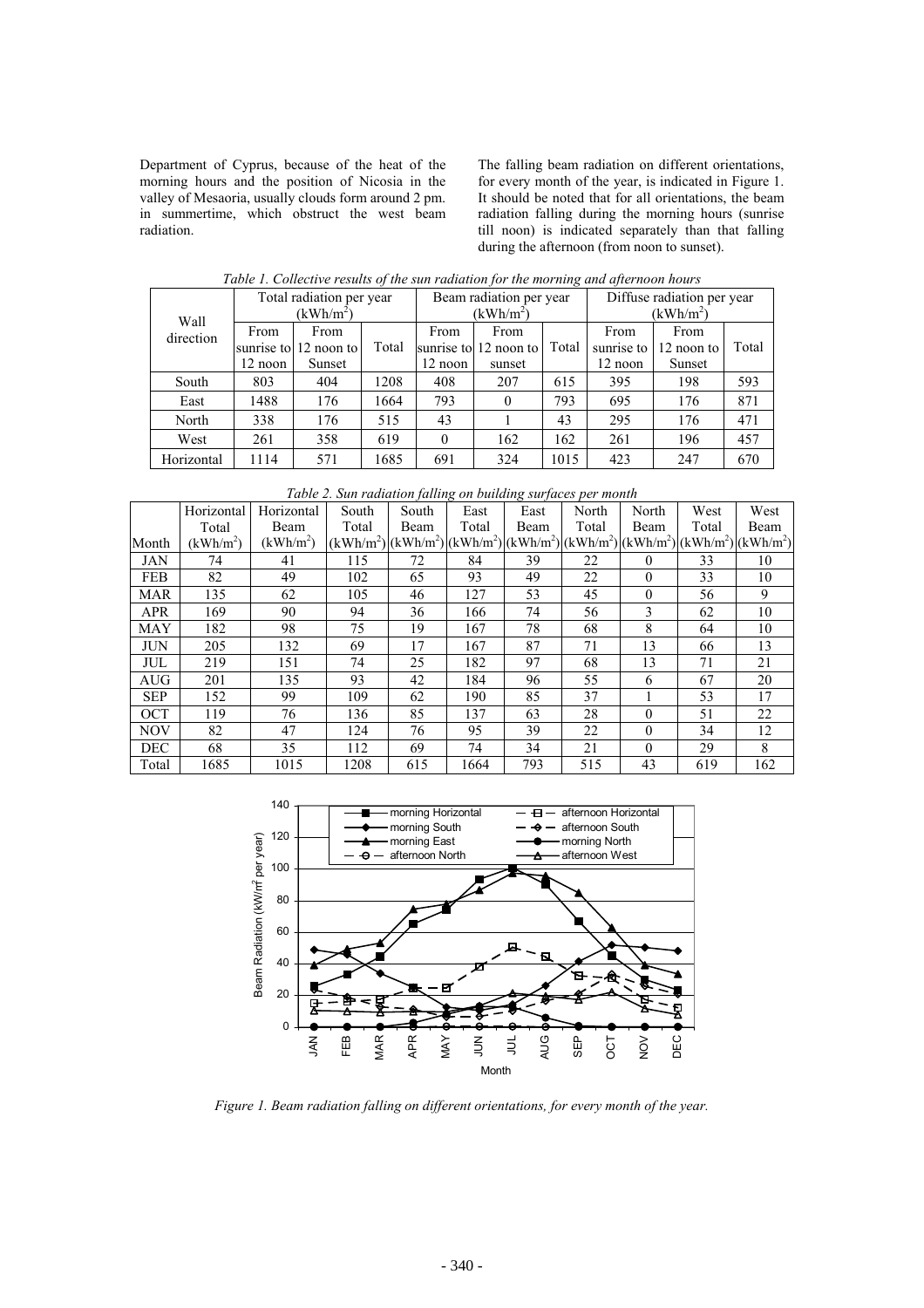As it is observed, the beam radiation on horizontal and east facing surfaces is very high during the hot months of the year (June to September). South facing surfaces receive the highest radiation during November to February and much lower during the hot months. This is due to the sun trajectory which, for the latitude of Cyprus (35°), brings the sun at a maximum altitude angle of about 78° during noon in June and a minimum of 32° in December. West and obviously north facing surfaces receive the lowest beam radiation throughout the year.

The mean hourly temperature of the day, for every month of the year, is presented in Figure 2.

As it is observed, the temperature regimes fall within two close bands, one rather cold for the months of December, January, February and March, and another very hot for the months of June, July, August and September. The rest of the months exhibit intermediate temperatures, which are rather comfortable. The coldest temperature recorded in the TMY file occurs in January and is about 6°C, whilst

the highest is about 36°C in July. The daily variation in temperature for the hot months is about 14°C and for the cold months about 10°C.

An examination of the mean wind speed is presented in Table 3. As can be seen, during the morning hours the wind speed is always lower than the afternoon hours. The morning wind speed during the whole year is about 60% of the afternoon speed. The mean direction of wind is generally SSW.

A detailed analysis of the mean hourly wind speed of a day, for every month of the year, is presented in Figures 3 to 5. As it is observed the wind speed in the night hours is very low about 2-3 m/s during the winter months and about 3-4 m/s during summer. The wind speed reaches its minimum just before sunrise (about 2 m/s) and after that the wind speed increases reaching a maximum about 1 to 2 hours after the temperature reaches its maximum during the day. The maximum wind speed is about 6.5 m/s and occurs during the months of March to September.



*Figure 2. Mean hourly temperature of the day, for every month of the year.* 

|  |  |  |  |  |  |  | Table 3. Collective results for mean wind speed and wind direction for the morning and afternoon hours |
|--|--|--|--|--|--|--|--------------------------------------------------------------------------------------------------------|
|--|--|--|--|--|--|--|--------------------------------------------------------------------------------------------------------|

|                     | Mean wind speed $(m/s)$ | Mean wind direction (degrees) |                   |  |
|---------------------|-------------------------|-------------------------------|-------------------|--|
| Morning             | Afternoon               | Morning                       | Afternoon         |  |
| $5$ a.m. $-12$ noon | $12$ noon $-7$ p.m.     | $5$ a.m. $-12$ noon           | 12 noon $-7$ p.m. |  |
|                     | 47                      | 205 (SSW)                     | 204 (SSW)         |  |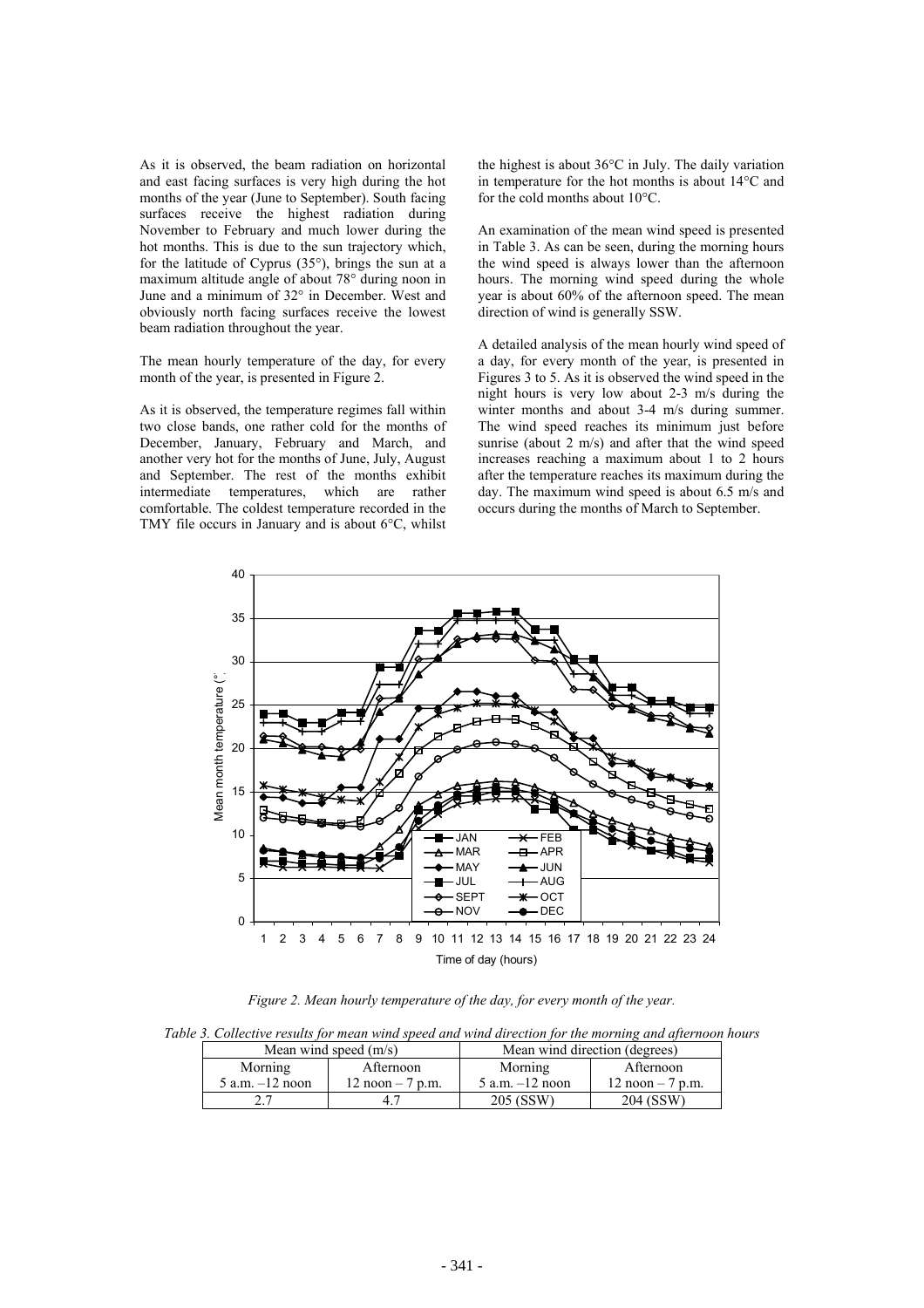

*Figure 3. Mean hourly wind speed during a day for January to April.* 



*Figure 4. Mean hourly wind speed during a day for May to August.* 



*Figure 5. Mean hourly wind speed during a day for September to December.* 

The wind direction is indicated in Figures 6 and 7 and, as it is observed, it follows the same pattern throughout the year, varying between 150° and 290°.

The mean hourly humidity during the day, for the cold months of a year is indicated in Figure 8 and for the hot months in Figure 9. The humidity ratio is greatest during the months of June to September. Generally, the humidity ratio is increased during the morning and early night hours of a day.



*Figure 6. Mean hourly wind direction during a day for the cold months of a year. (Note: Wind direction is expressed as 0° for wind from north, 90° for east, 180° for south and 270° for west).* 



*Figure 7. Mean hourly wind direction during a day for the hot months of a year. (Note: Wind direction is expressed as 0° for wind from north, 90° for east, 180° for south and 270° for west).* 

The mean hourly humidity ratio during a day, for the cold months of a year varies between 5 and 9 gr of moisture per kg of dry air and for the hot months between 6 and 18. The humidity ratio is greatest during the months of June to September.



*Figure 8. Mean hourly humidity ratio during a day for the cold months of a year.*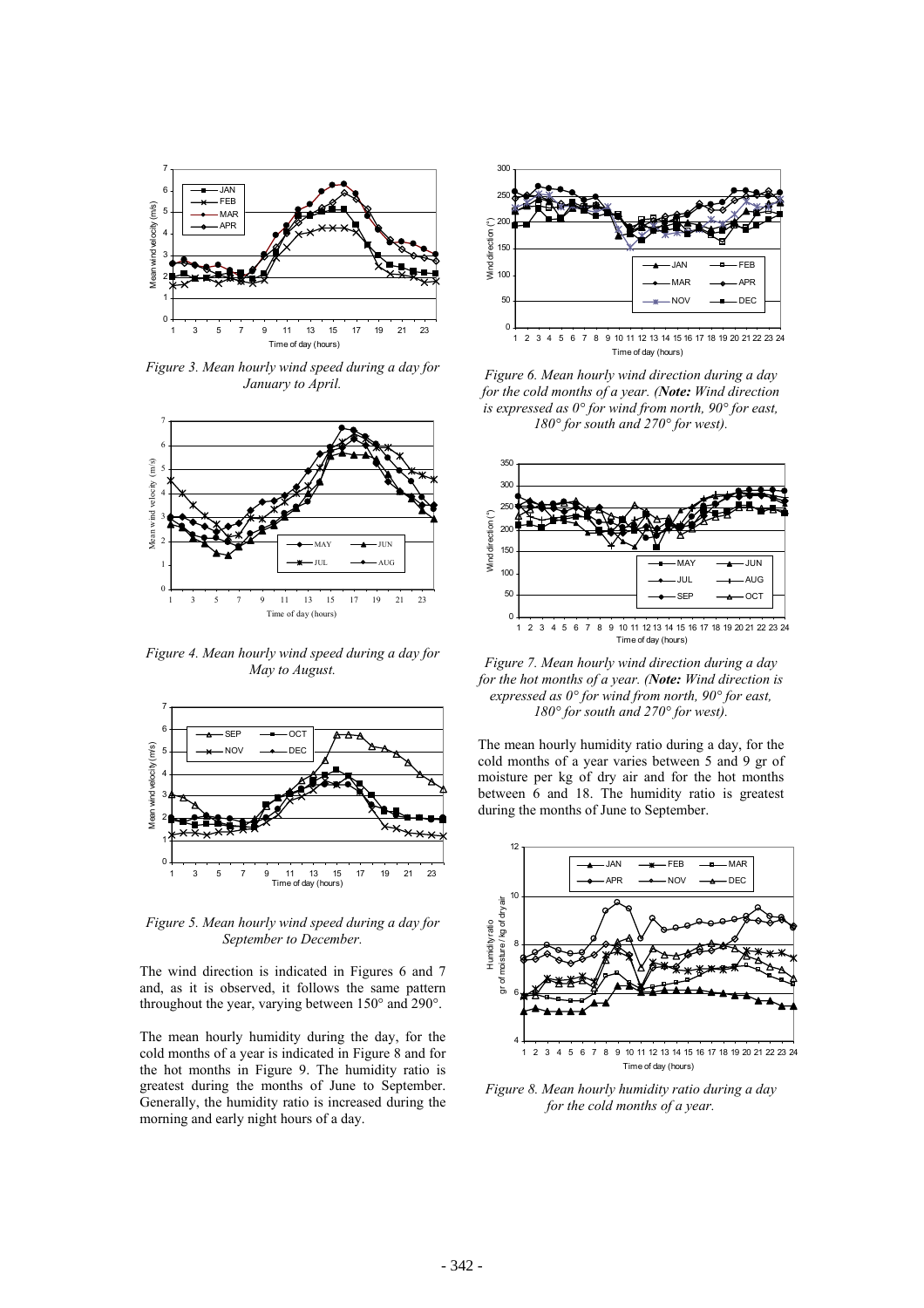

*Figure 9. Mean hourly humidity ratio during a day for the hot months of a year.* 

# EFFECT OF WEATHER PATTERN ON BUILDING LOADS

The above analysis, indicating the peculiarities of the Cyprus weather profile, will help to explain the thermal loads arising from building elements facing different orientations.

The TRNSYS model 19 is used in order to simulate the temperature variation observed within a model house in Nicosia, Cyprus. The model house, illustrated in Figure 10, has a floor area of 196  $m<sup>2</sup>$ and consists of four identical external walls, 14 m long by 3 m high, with a total window opening of  $5.2m^2$  in each wall. The window area is approximately equal to the area that a typical house would have, but instead of considering a number of single windows on each wall, only one double glazed window is considered. The model house is further divided into four identical zones and the partition walls are considered as walls separating the four zones.

Details of the input parameters required to model the typical house shown in Figure 10 are given in Florides *et al*. (2000).



N

*Figure 10. Model house.* 

Three different construction types were considered; one with no insulation, one with insulated roof and walls and one with light construction and insulation. Details of the construction types are indicated in Table 4. The loads of the above constructions are analysed with respect to the monthly cooling and heating loads for keeping the house temperature at 25°C during summer and 21°C during winter. The annual cooling and heating load of the above three constructions is also shown in Table 4.

The monthly cooling and heating load for the three types of buildings is indicated in Figure 11. For the weather encountered in Cyprus the maximum cooling load occurs in July and the maximum heating load in January. The monthly saving in load by using insulation is of the order of 50% for cooling and 75% for heating.

| Case | Wall type                                                                                                                     | Roof type                                                                                                                                                                                         | Heating | Cooling<br>$load (kWh)$ load $(kWh)$ |
|------|-------------------------------------------------------------------------------------------------------------------------------|---------------------------------------------------------------------------------------------------------------------------------------------------------------------------------------------------|---------|--------------------------------------|
| A    | Single wall, hollow brick 0.2 m<br>and 0.02 m plaster on each side                                                            | Flat non-insulated roof, constructed from<br>fair-faced 0.15 m heavy-weight concrete                                                                                                              | 16,010  | 42,300                               |
| B    | Double-wall, 0.1 m hollow brick,<br>0.02 m plaster on each side and a<br>layer of 0.05 m polystyrene<br>insulation in between | Flat insulated roof, fair-faced 0.15 m heavy<br>weight concrete, 0.05 m polystyrene<br>insulation, 0.07 m screed and 0.004 m<br>asphalt covered with aluminum paint of 0.55<br>solar absorptivity | 3,480   | 21,730                               |
| C    | 0.1 m face brick, 0.1 m insulation,<br>$0.025$ m wood                                                                         | Clay tile, 0.01 m felt and membrane, 0.1 m<br>insulation and 0.025 m wood                                                                                                                         | 2,880   | 21,060                               |

*Table 4. Details of the construction types.*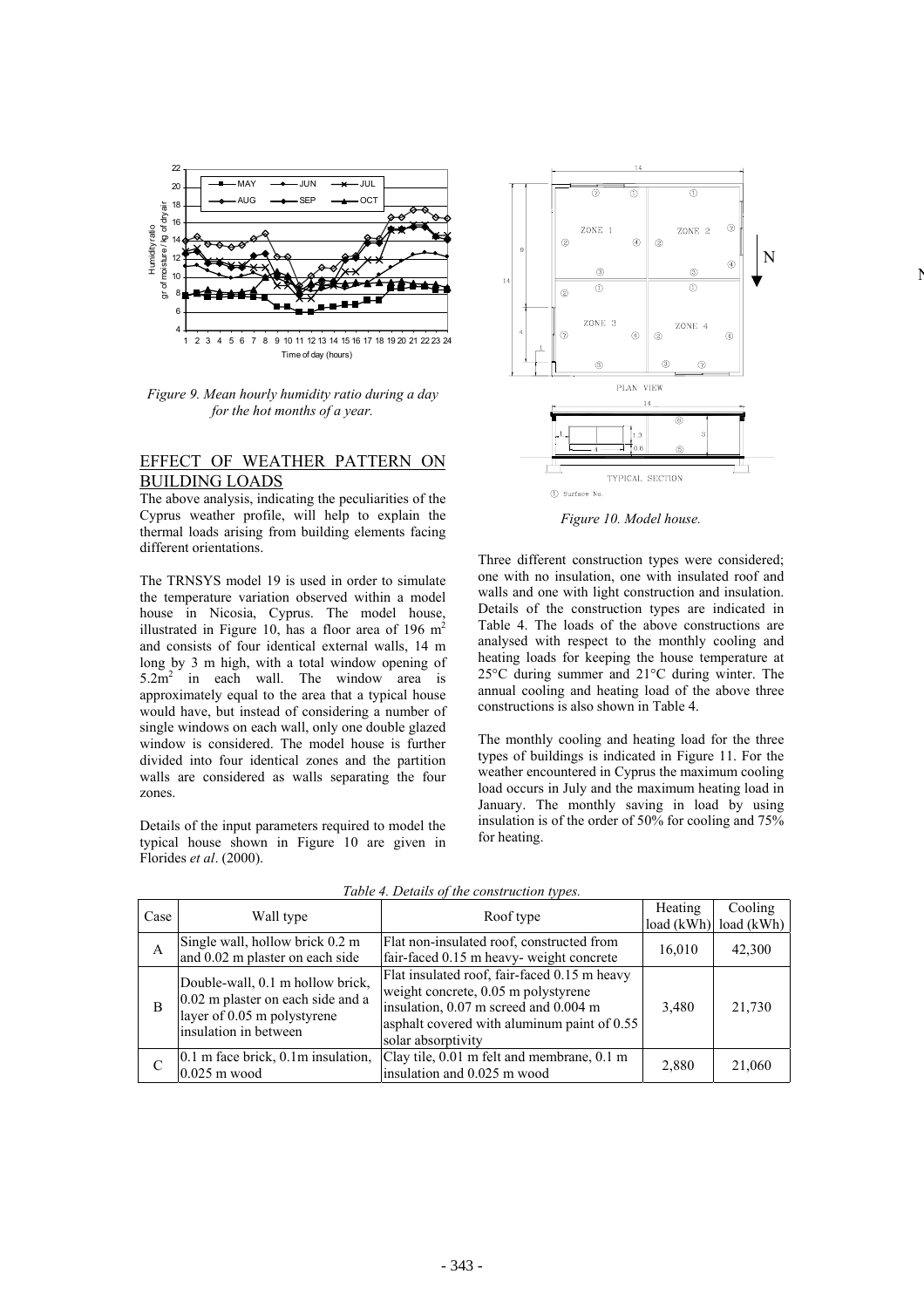

*Figure 11. Monthly cooling and heating loads for the three types of buildings.* 

# LOAD ANALYSIS OF THE MODEL **HOUSE**

This section presents the predicted indoor temperatures and heating and cooling loads of the model house. Since similar patterns are exhibited by all three construction types only the non-insulated house (case A) is presented.

Initially, the variation of the zone temperatures is examined. As shown in Figure 12, in mid-January the sun rises at 7.40 am with a solar azimuth angle of about 60° East (0° south).

During this time, the direct solar radiation falling on the east window and wall causes the temperature of the N-E Zone (3) to increase sharply.

The direct solar radiation then strikes the south window and wall increasing the temperature of the S-E Zone (1), which gives the highest temperature and thus the lowest heating load.

During the afternoon hours in these particular days, haze and clouds obstruct the direct beam radiation and therefore the change in the temperature of the S-W Zone (2) is not so sudden. The N-W Zone (4) gives the highest load. This zone receives no direct radiation, as the sun sets at 5:28 p.m., with an azimuth angle of about 60° west.

It is also of interest to observe the effect of the wind speed and ambient temperature on the zone temperatures. During the afternoon hours of the  $13<sup>th</sup>$ of January the wind speed is between 1 and 4 m/s and the ambient temperature does not drop below 8°C. This does not happen on the next day,  $14<sup>th</sup>$  January, at which the greater wind speed (up to 10 m/s) and lower ambient temperature cause lower zone temperatures. The wind pattern affects mostly the zones with west and south walls as the direction of the wind is SSW (see Table 3). Therefore, as shown, the temperature of the N-W Zone (4) at 12 p.m. on 13

January is 16°C but on 14 January the temperature is 2°C lower.



*Figure 12. Zone temperatures and respective weather data during 13 and 14 January.* 

The respective behaviour for summer is shown in Figure 13. During mid July, the sun rises at 5:15 am with a solar azimuth angle of about 120° East. The temperature of the N-E Zone (3) increases sharply because of the direct radiation striking the window on the east side of the building. The direct solar radiation then strikes the south window causing the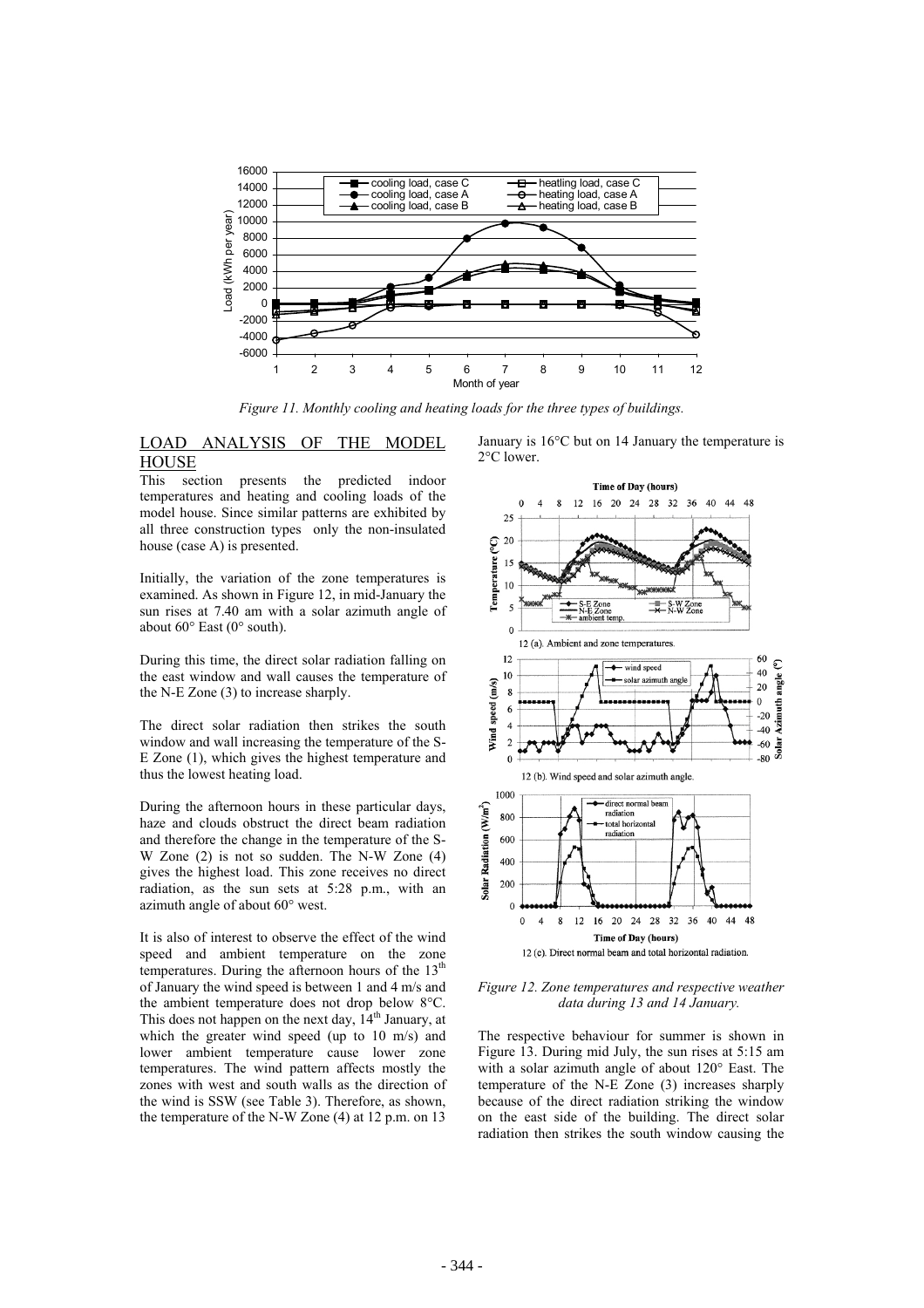temperature of the S-E Zone (1) to increase and nearly reach the temperature of the N-E Zone (3). Also, for these days, during the afternoon hours, haze and clouds obstruct the direct radiation thus the temperature of the S-W Zone (2) does not show any sudden increase. The lower temperature of this zone, as indicated in Figure  $13(a)$ , is also due to the higher wind speed that prevails in the afternoon hours of the summer as compared with the morning wind speed.



*Figure 13. Zone temperatures and respective weather data, during 16 and 17 July.* 

The annual cooling and heating loads arising from every zone for the non-insulated house (case A), is indicated in Table 5. These loads are estimated by considering that the room temperature is maintained at 25°C during summer and 21°C during winter.

As it is observed, the cooling load is bigger for the N-E (3) and S-E (1) zones and the heating load is bigger for the N-W (4) and S-W (2) zones where the gains from the environment are smaller. This load distribution is attributed to the weather pattern as outlined above, which shows that east walls receive the highest total radiation followed by the south walls, while in the afternoon, winds blowing at a mean speed of about 5 m/s from the SSW to SW direction, cool the south and west walls.

An analysis of the heat gains and losses arising from basic elements of the model house (case A) is shown in Table 6. As can be observed, the main load is caused by the roof, which is horizontal and not insulated. Concerning the wall orientation, the heat gains are higher for the east and south external walls which receive and transfer inside the house more solar heat during the early hours of the summer days. The large difference observed between the load of the external east and west walls is due to the fact that the east wall warms earlier during the morning hours and maintains its temperature throughout the day. The west wall is cool in the morning hours and is exposed to the afternoon winds, which usually blow during the summer, thus keeping the wall temperature low. Also, the reduced solar radiation in the afternoon hours due to the formation of clouds and haze does not cause a sudden rise in the west wall temperature and load.

The heating load is higher for the north and west external walls since they receive and transfer less solar heat during the winter days.

Based on the above results it can be concluded that special attention should be paid to the roof and the east wall construction and insulation as they contribute to a higher cooling load.

| Zone      |                       | Cooling load per year       | Heating load per year |                             |  |
|-----------|-----------------------|-----------------------------|-----------------------|-----------------------------|--|
|           | kWh at $25^{\circ}$ C | Percentage of<br>total load | kWh at $21^{\circ}$ C | Percentage of<br>total load |  |
| $S-E(Z1)$ | 11,125                | 26.3                        | 3,612                 | 22.6                        |  |
| $S-W(Z2)$ | 9,855                 | 23.3                        | 4,227                 | 26.3                        |  |
| $N-E(Z3)$ | 11,715                | 27.7                        | 3,694                 | 23.1                        |  |
| $N-W(Z4)$ | 9,605                 | 22.7                        | 4,479                 | 28.0                        |  |
| Totals    | 42,300                | 100                         | 16,022                | 100                         |  |

*Table 5 Annual zone cooling and heating loads*